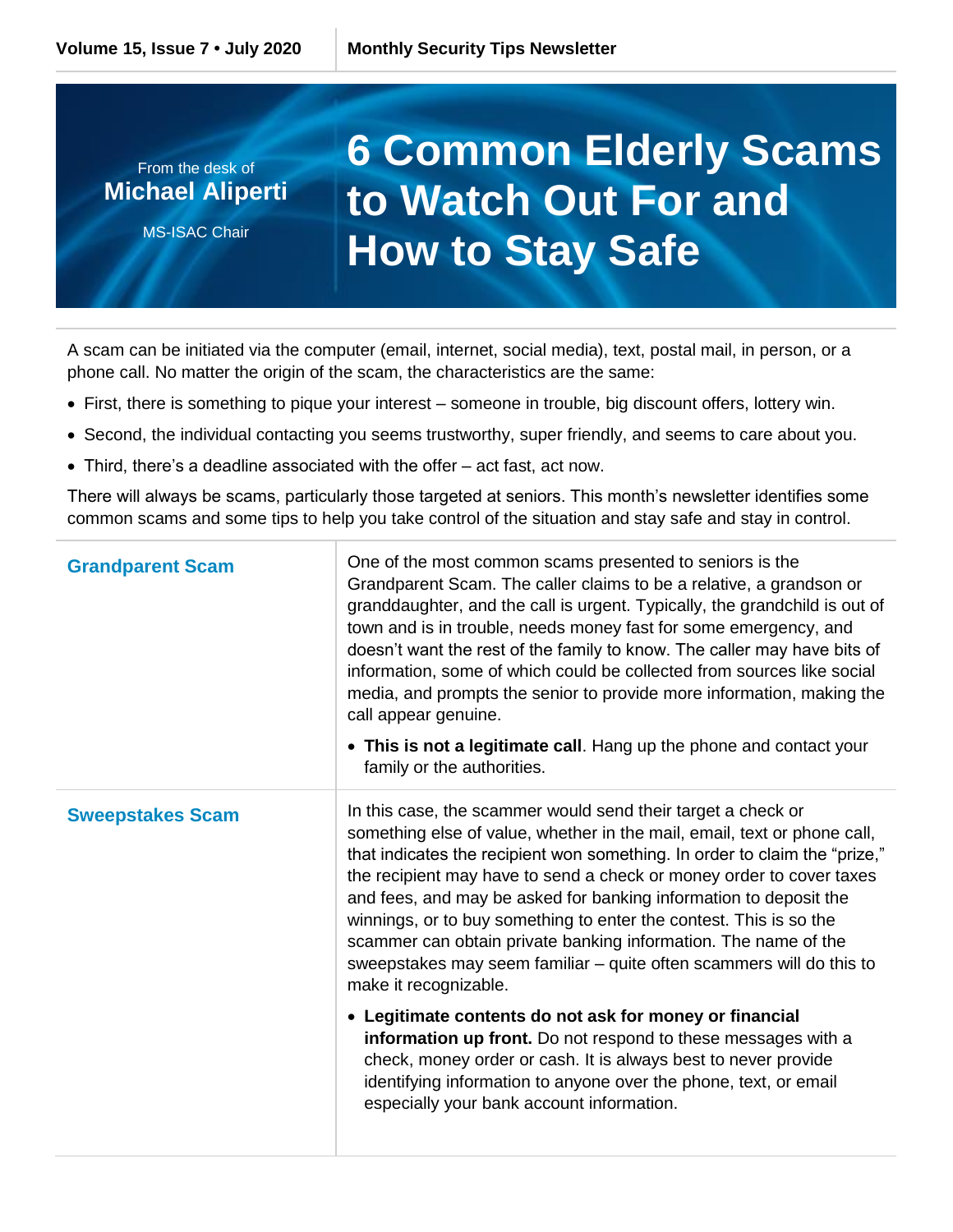| <b>Home Improvement Scam</b> | Scammers target seniors by providing home improvement services in<br>order to gain access to their home, belongings, and personal<br>information. They will arrive at their target's house, offer free<br>inspections, or offer services to fix something they deem "needs work".<br>Scammer will pretend to be working for the local town or county to<br>appear more legitimate.                             |
|------------------------------|----------------------------------------------------------------------------------------------------------------------------------------------------------------------------------------------------------------------------------------------------------------------------------------------------------------------------------------------------------------------------------------------------------------|
|                              | The homeowner should stay in control of the situation and not be<br>intimidated by the person at their door.                                                                                                                                                                                                                                                                                                   |
|                              | • Never let them in your home.                                                                                                                                                                                                                                                                                                                                                                                 |
|                              | • Be suspicious of unsolicited offers, and ask for identification.                                                                                                                                                                                                                                                                                                                                             |
|                              | • If work does need to be done, ask friends and neighbors who they<br>would recommend. Be sure to get references, and only used<br>licensed contractors.                                                                                                                                                                                                                                                       |
|                              | • Never pay the full amount up front. Pay as the work is completed<br>according to a contract.                                                                                                                                                                                                                                                                                                                 |
| <b>Telemarketer Scam</b>     | Scammers will target seniors in an effort to obtain financial information<br>by claiming to be from an important institution such as a credit card<br>company, Microsoft, Social Security Administration, Internal Revenue<br>Service, phone company, power company, and so on. Never feel<br>pressured to commit to anything over the phone.                                                                  |
|                              | • Don't rely upon caller ID to let you know who the call is coming from.<br>Technology today allows for calls to be masked and appear to be<br>from a number you know or can associate with, but it is not.                                                                                                                                                                                                    |
|                              | • Never give out personal information to an unsolicited caller. Never<br>provide birthday, social security number (even the last 4 digits), your<br>mother's maiden name, pet's name, bank account information or<br>anything that can be used as password or identifying information.                                                                                                                         |
|                              | • Hang up and contact the company the caller claims to be with<br>directly if you feel you need to talk to them. Refer to your copy of<br>your phone bill, power bill, or the number on the back of your credit<br>card or bank card to initiate contact.                                                                                                                                                      |
| <b>Internet Scams</b>        | There are many ways scammers are using technology to take<br>advantage of seniors. Whether it is a special offer via email, attempts<br>to acquire your user name and password via a scheme, or skimming of<br>information while shopping online, there are ways you can be in control<br>and keep your information safe. If you are computer-savvy, keep these<br>tips in mind to keep your information safe: |
|                              | • Never click on links in emails.                                                                                                                                                                                                                                                                                                                                                                              |
|                              | • Don't open attachments for special offers.                                                                                                                                                                                                                                                                                                                                                                   |
|                              | • Be careful of free offers over holidays.                                                                                                                                                                                                                                                                                                                                                                     |
|                              | • Watch for malicious adds and popups.                                                                                                                                                                                                                                                                                                                                                                         |
|                              | • Don't shop over public wi-fi.                                                                                                                                                                                                                                                                                                                                                                                |
|                              | • Be suspicious of gift card scams -buy from trusted sources.                                                                                                                                                                                                                                                                                                                                                  |